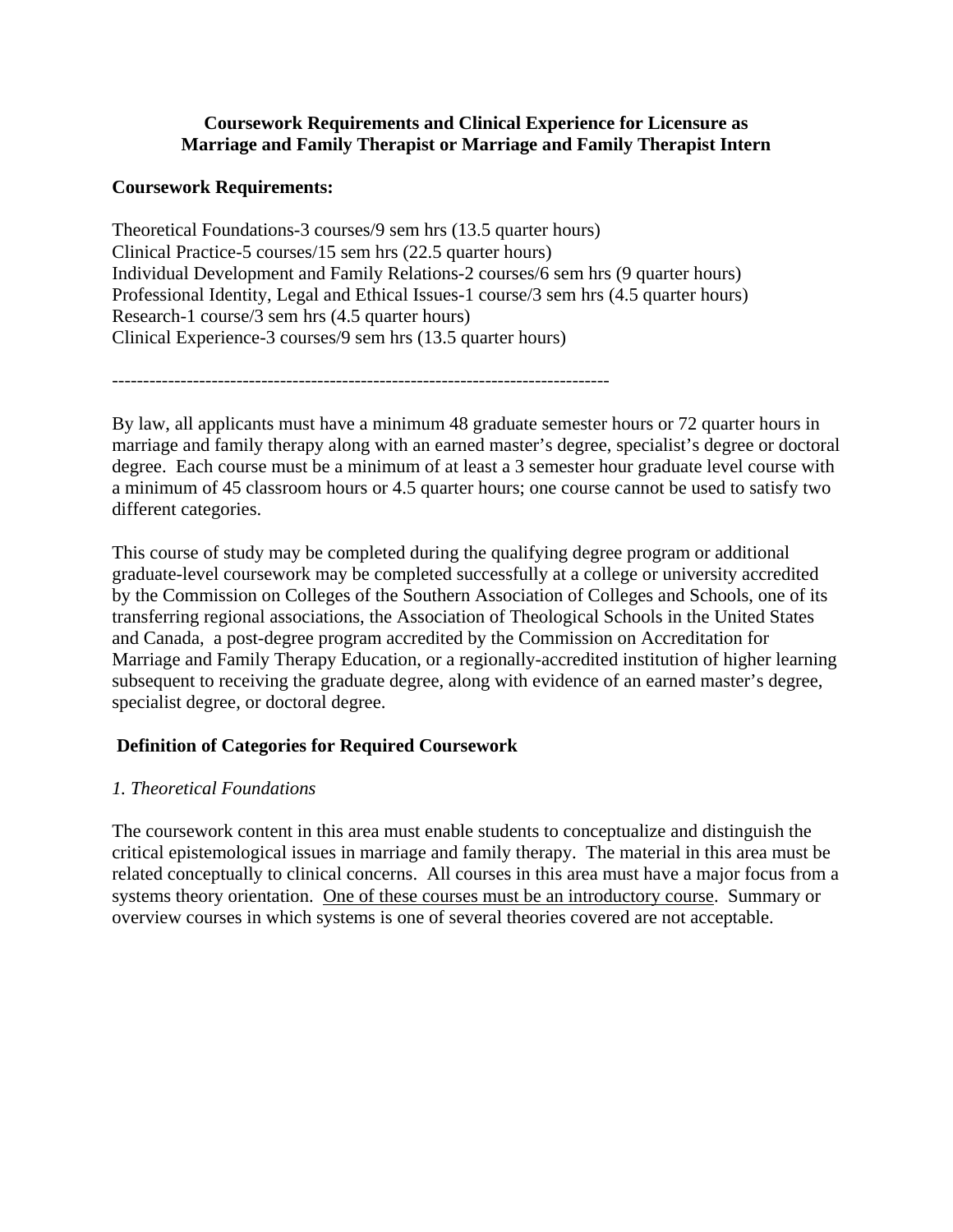Studies in this area include, but are not limited to:

- a. Systems theory
- b. Theories of family development
- c. Theories of family functioning
- d. Family life cycle
- e. Values, belief, and meaning systems of the family
- f. Families under stress
- g. Family sub-systems
- h. Contemporary family forms
- i. Theories of marital and family interaction

## *2. Clinical Practice*

The coursework in this area must address marriage and family therapy practice and be related conceptually to theory. Coursework in this area must focus on assessment, including marriage and family therapy methods and major mental health assessment methods and instruments, and must provide a comprehensive survey and substantive understanding of the major models of marriage and family therapy, as well as address a wide variety of clinical problems. Coursework must educate students about appropriate collaboration with related disciplines.

Two of these courses must be psychopathology and diagnostics of psychopathology. Survey or overview courses in which family therapy is one of several theories covered are not acceptable. Studies in this area include, but are not limited to:

- a. Marital and family communication
- b. Family psychology
- c. Family therapy
- d. Methods of intervention
- e. Family assessment
- f. Sexual issues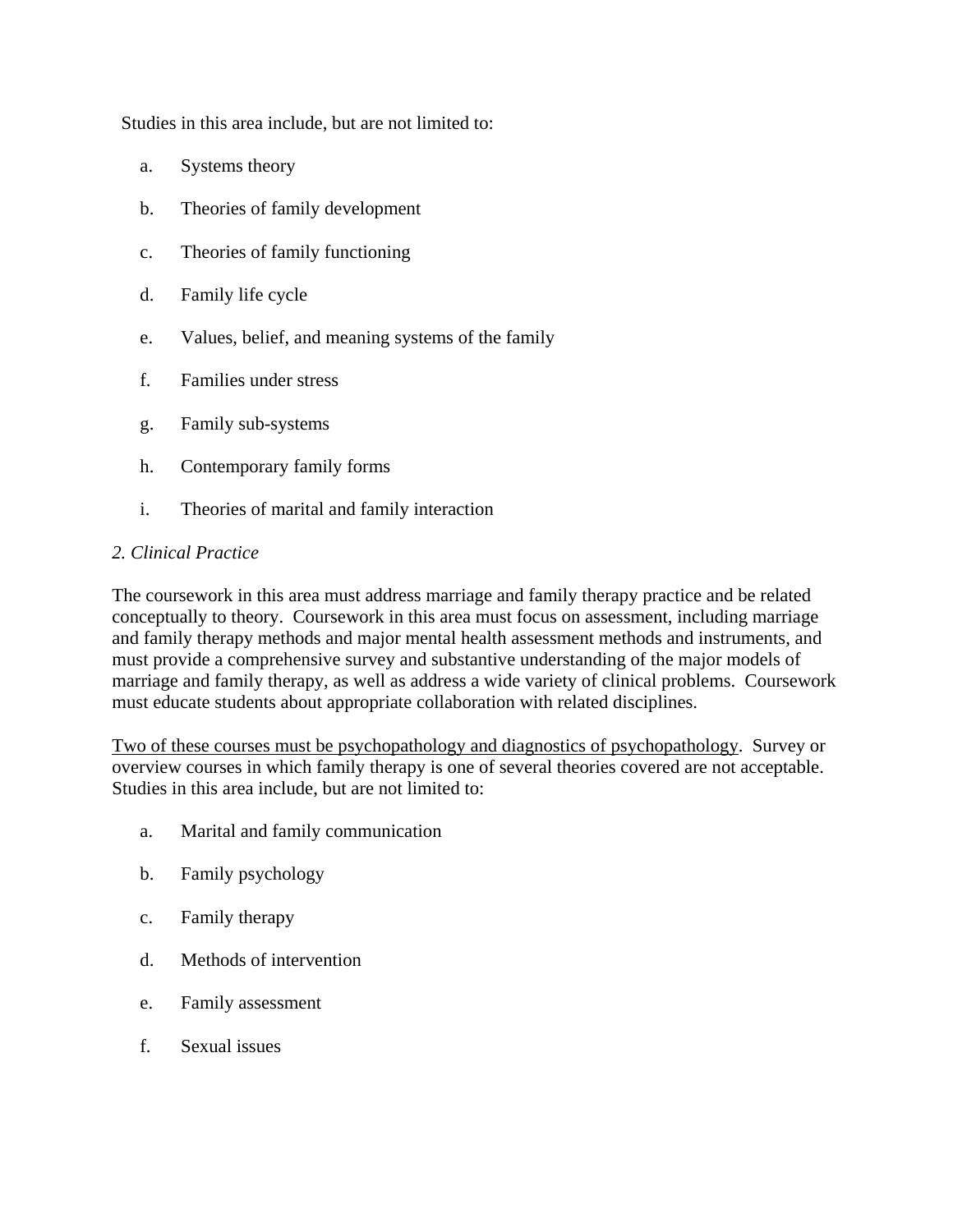g. Major theories of marriage and family therapy such as structural, strategic, transgenerational, experimental, object relations, contextual  $\&$  systemic therapy

### Description of Psychopathology

Studies that provide an understanding of psychopathology, abnormal psychology, abnormal behavior, etiology dynamics, and treatment of abnormal behavior. Studies in this area include, but are not limited to:

- a. The understanding of various forms of abnormal behavior and psychopathology in children, adolescents, and adults;
- b. Focus on the etiology and morbidity of differing mental disorders;
- c. Assessment techniques when evaluating psychological disorders, including personality and behavior;
- d. Evaluate the psychometric properties of personality and behavior assessment instruments;
- e. Determine the benefits and limitations of assessment, including current and legal ethical issues;
- f. Determine how to integrate information from various sources in order to more fully describe personality and behavioral patterns;
- g. Introduction to the science and art of clinical assessment as a foundation for the actual practice of assessment in school and community mental health settings;
- h. Practical training in the process of clinical assessment as associated with the specific disorders, which is focused on the use of assessment techniques in a professionally and ethically responsible manner; and
- i. Focus on the serious problems, other than adjustment disorders and V codes and codes that are assigned to normal lifecycle transitional conflicts. Serious problems are defined in standard diagnostic nomenclature (DSM-Diagnostic and Statistical Manual of Mental Disorders).
- j. Counseling theory, diagnosis, techniques, and interventions.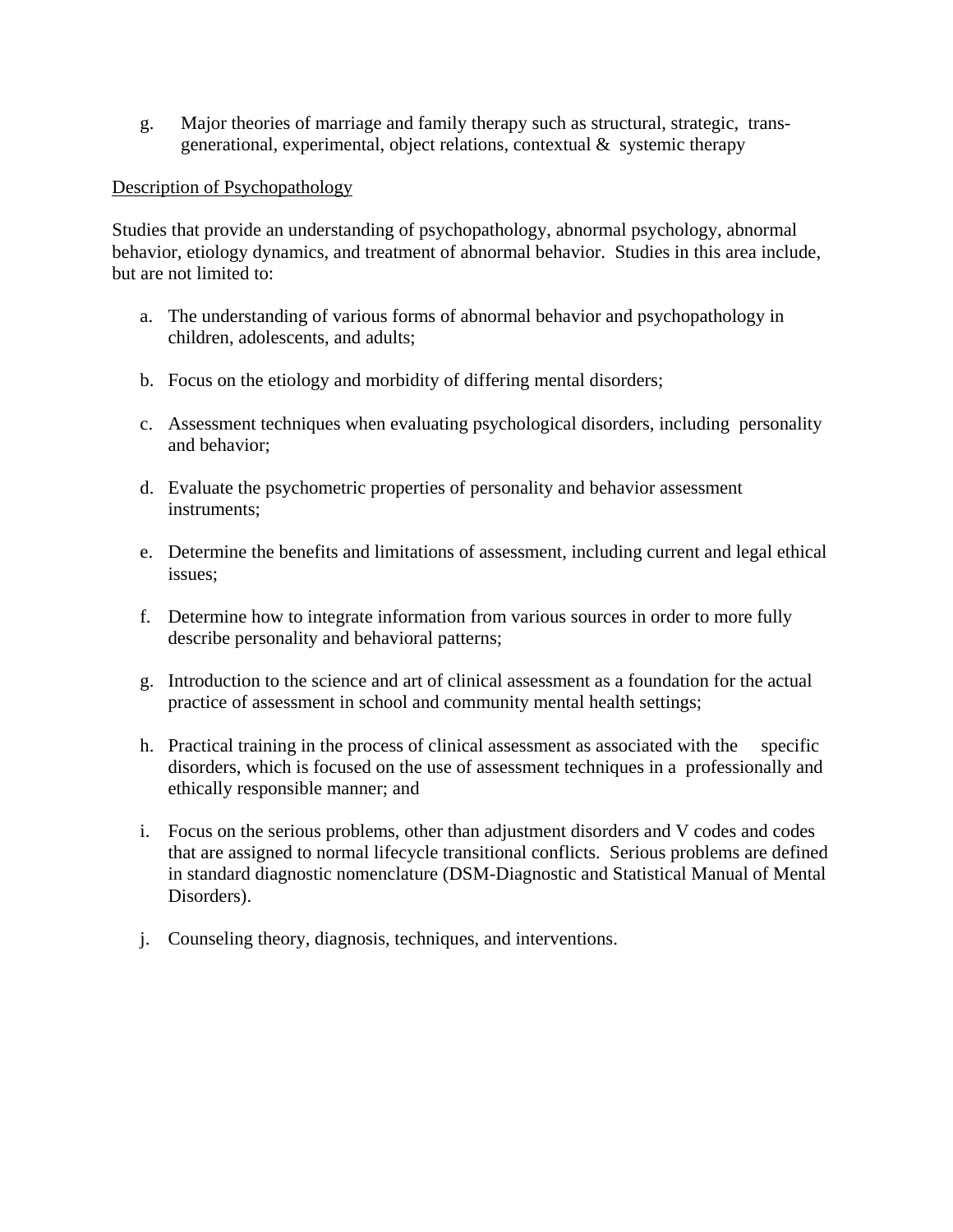## Description of Diagnostics of Psychopathology

Studies that provide an understanding of the diagnostics of Psychopathology (study includes DSM). Studies in this area include, but are not limited to:

- a. Use of the Diagnostic and Statistical Manual of Mental Disorders in relation to the psychology of deviant, or abnormal behavior;
- b. The understanding of the history and theories of abnormal psychology in the field through lecture, readings, the internet, group discussions, and research;
- c. The understanding of diagnoses in the DSM IV-TR or DSM V;
- d. The application of this knowledge through exercises, assignments, class participation, and videotaped role-plays;
- e. The application of this knowledge through assessment, treatment plans, counseling, projects, and presentations; and
- f. Diagnosis of DSMIV disorders.

# *3. Individual Development and Family Relations*

The coursework content in this area must include significant material on individual development, family development, and family relationships. Coursework must include significant material on issues of sexuality as it relates to marriage and family therapy theory and practice. Sexual dysfunctions and difficulties as well as individual development, gender, multicultural and sexual orientation, as related to marriage and family therapy theory and practice must be included. Test and measurement courses are not accepted toward this area.

# *4. Professional Identity, Legal and Ethical Issues*

The coursework in this area must include information about legal responsibilities and liabilities in the practice of marriage and family therapy. The coursework must include research, family law, confidentiality issues, and codes of ethics. Religious ethic courses and moral theology are not accepted toward this area. Studies in this area include, but are not limited to:

- a. Professional socialization
- b. Professional organizations
- c. Legal issues
- d. Interprofessional cooperation
- e. Professional ethics